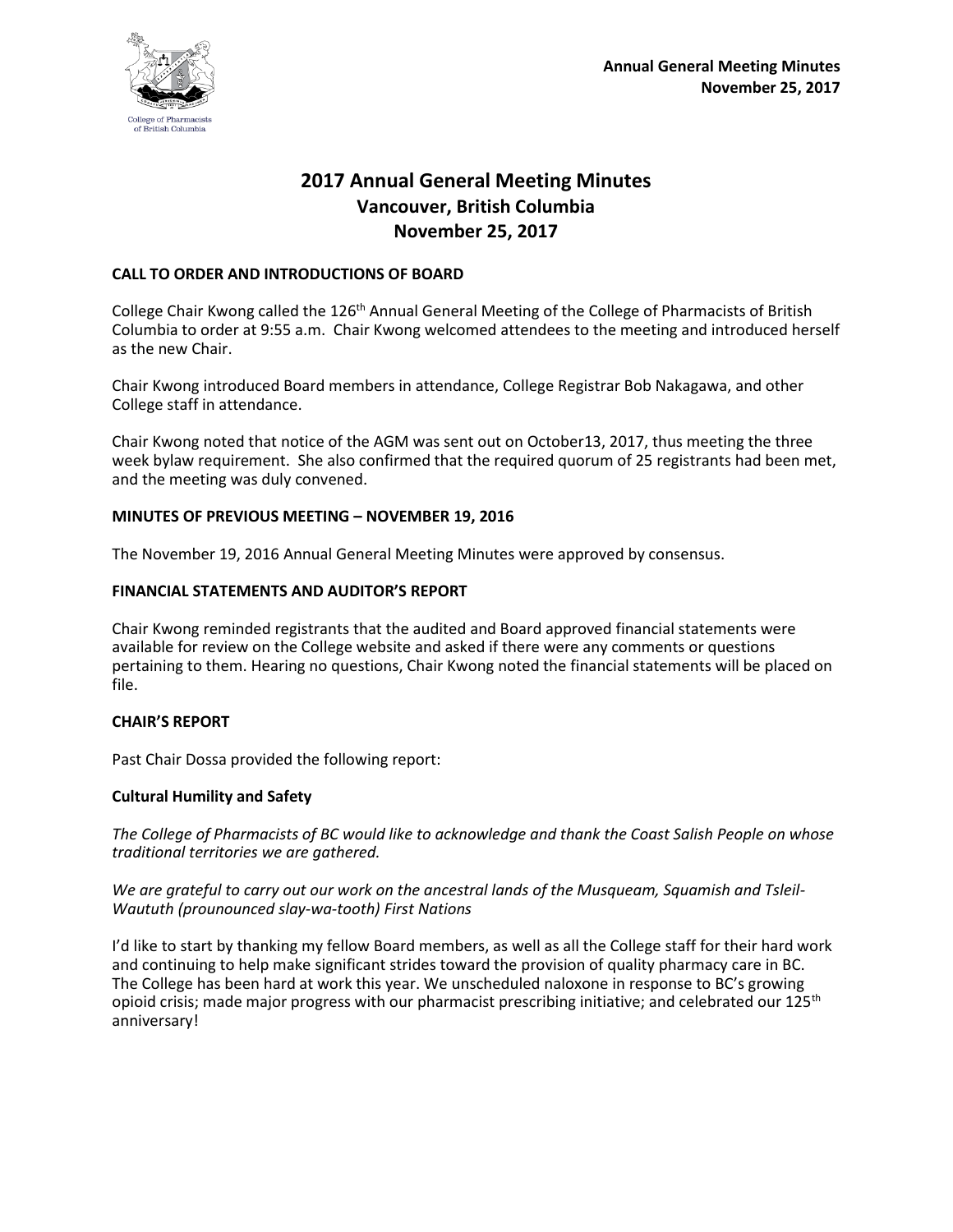

## **Practice Review Program - Phase 1 and Launch of Phase 2**

I'd first like to acknowledge the efforts of our Practice Review Team.

The College also launched the second phase of the Practice Review Program (or PRP) in Hospital settings at its meeting in November 2016. Originally introduced in community practice in February 2015, the PRP has been a success, with the majority of pharmacy professionals reporting a positive impact on their practice and increased familiarity with the College's bylaws and policies. Expanding the program into hospital settings has allowed us to continue to engage with incredible pharmacists and pharmacy technicians across the province.

#### **Pharmacist Prescribing - What's happened/ and most recent decision**

Another major initiative for both the Board and College staff over the past year has been Certified Pharmacist Prescribing.

The College is now in the final stages of developing a Framework for Pharmacist Prescribing in BC which aims to help protect patient safety and improve patient outcomes.

In fact, at our last meeting, the Board approved the submission of a proposal for pharmacist prescribing in BC to the Minister of Health, requesting amendments to the Pharmacists Regulation under the Health Professions Act. The submission will include the final Framework for Pharmacist Prescribing, and the Certified Pharmacist Prescriber.

The College's Registrar, Bob Nakagawa, will go into more detail regarding this initiative when he presents the Registrar's Report.

#### **Opioid Crisis**

BC's opioid crisis has also been a major priority for the College over the past year. As you are all aware, in the past two years, BC has experienced an unprecedented spike in opioid-related deaths, almost 60% of which are linked to the opioid-based painkiller fentanyl.

In response to this, the College amended BC's Drug Schedules Regulation to unschedule naloxone, making it available for purchase anywhere by anyone. As a result, BC became the first province in Canada to make non-prescription naloxone available outside of pharmacies.

#### **PODSA**

Finally, the College has also been hard at work on New Requirements for Pharmacy Ownership. These changes permit the College to know the identity of all pharmacy owners, determine their suitability for pharmacy ownership, and hold them accountable for providing safe and effective care by ensuring their pharmacies are compliant with the legislative requirements for pharmacies in BC. These new requirements are planned to come into effect in 2018.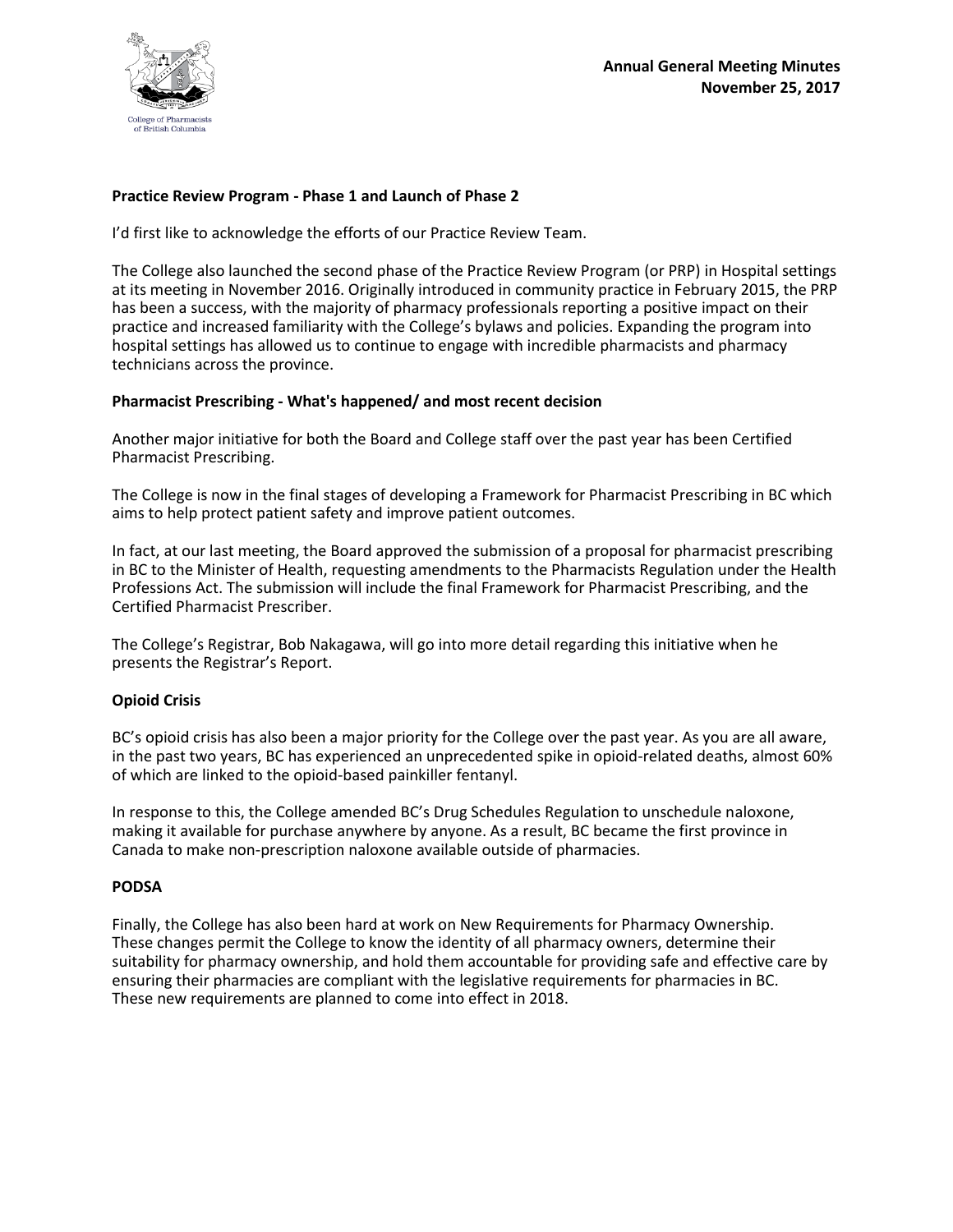

## **REGISTRAR'S REPORT**

## Registrar Nakagawa provided the following report:

## **Cultural Humility and Safety**

- The College pledges its commitment to making our health system more culturally safe for First Nations and Aboriginal people.
- We believe that cultural safety and humility are vital for the provision of fair and equal health services, as well as the creation of a healthcare environment free of racism and discrimination.
- On March 1 of this year, I joined the rest of province's health regulators in signing the "*Declaration of Cultural Safety and Humility in Health Services Delivery for First Nations and Aboriginal Peoples in BC.*"
- This declaration commits the College to advancing cultural safety and humility for Indigenous people among regulated health professionals by committing to actions and processes which will ultimately embed culturally safe practices within all levels of professional health regulation.

## **Practice Review Program - Phase 1 and Launch of Phase 2**

- $\bullet$  We're moving into our 3<sup>rd</sup> year since the implementation of the Practice Review Program in 2015.
- As you know, these are an in-person review of a pharmacy professional's practice and the pharmacy where they work.
- The College implemented the Practice Review Program in community pharmacy in February 2015 and recently launched Phase 2 which expanded it to include hospital pharmacies, with the first hospital reviews taking place in April 2017.
- Since the program's inception, registrants have been asked to complete a feedback survey in order to provide their thoughts on the practice review program as a whole, as well as the different aspects of the review process, after completing their review.
- The College recently reviewed the feedback from Community practice reviews which was overwhelmingly positive - overall Agreement was 91% positive.
- Agreement Ratings for the individual aspects of the program were also overwhelmingly positive:
	- o Compliance Officers: 98% Agreement Rating
	- o PRP Tools for Pharmacy Managers: 92% Agreement Rating
	- o Pharmacy Manager Pre-Review: 85% Agreement Rating
	- o Scheduling: 94% Agreement Rating
	- o Pharmacy Review: 93% Agreement Rating
	- o Pharmacy Review Results: 96% Agreement Rating
	- o PRP Tools for Pharmacy Professionals: 91% Agreement Rating
	- o Pharmacy Professionals Review: 92% Agreement Rating
- Phase 2 of the Practice Review Program will build on this success and allow us to continue to effectively protect public safety.

## **Pharmacist Prescribing - What's happened/ and most recent decision**

- Significant strides were made in the Certified Pharmacist Prescriber Initiative.
- Development of a framework and proposal for pharmacist prescribing dates back to 2010 when the Board first decided to move forward with a feasibility study.
- The College used the initial Draft Framework to engage with pharmacy professionals, other prescribers and the public on pharmacists prescribing role in preventing patient harm and increasing access to drug therapy.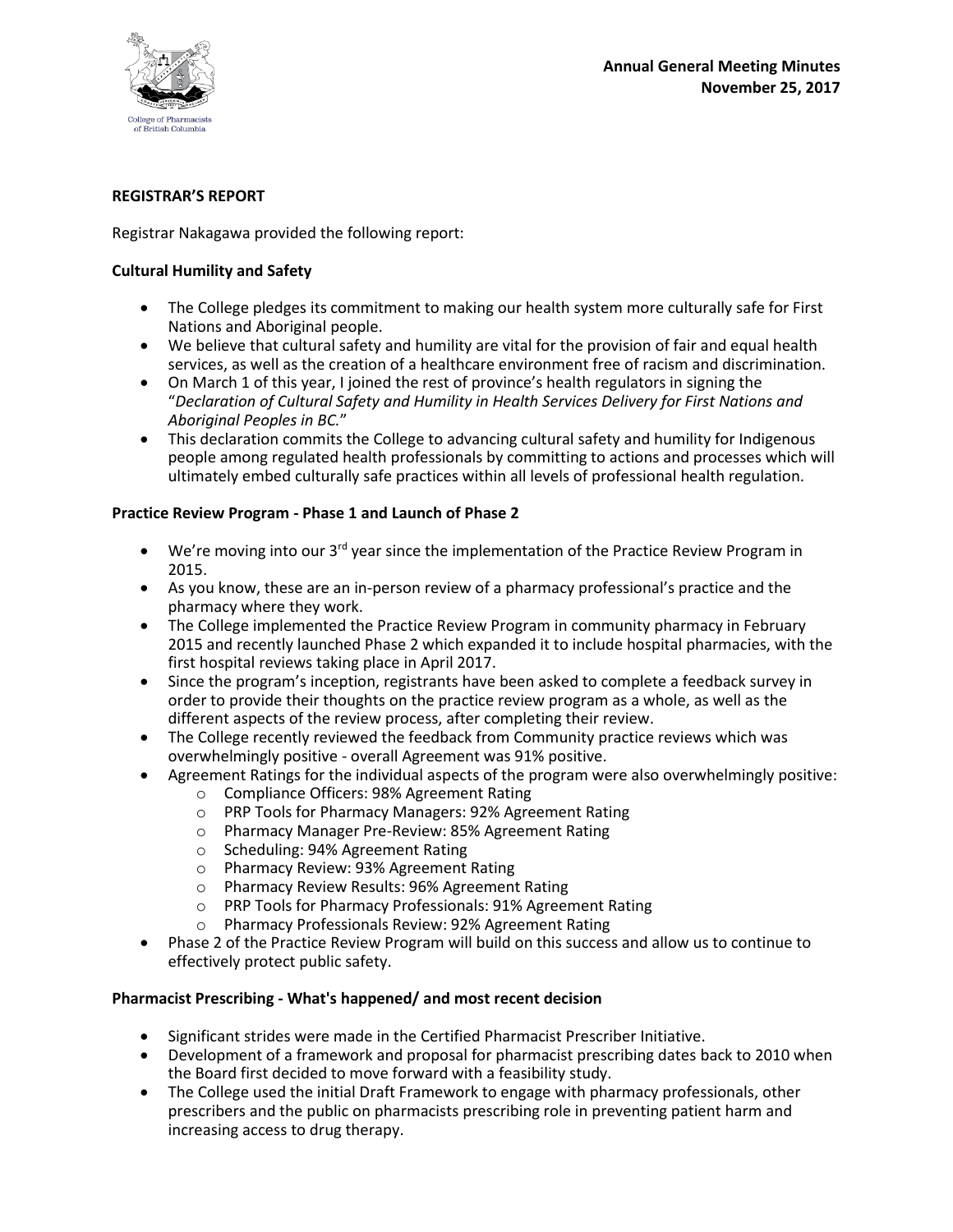

- After conducting a stakeholder engagement between February and August of 2016 that received more than 11,400 comments, the College Board approved narrowing the scope of the proposal to prescribing within collaborative practice.
- Collaborative practice would include interdisciplinary team-based settings where physicians and nurse practitioners continue to be responsible for the diagnosis; and where access to health records and diagnostics, including lab tests, would also be required.
- Certified Pharmacists Prescribers would also be restricted from dispensing medications they prescribed for a patient.
- Recently, the College sought feedback on the new framework for pharmacist prescribing which focuses more closely on collaborative practice.
- The second engagement on pharmacist prescribing was conducted through June to October 2017, with feedback sought under four key themes:
	- o Confidence in pharmacist prescribing
	- o Collaboration
	- o Improving Patient Care
	- o Support for Pharmacist Prescribing
- Overall, most stakeholder groups had confidence in pharmacist prescribing in BC. Feedback indicated strong support for implementing pharmacist prescribing to help care for patients from pharmacists, pharmacy technicians, pharmacy students and members of the public.
- Physicians illustrated strong resistance, while others (such as nurses and nurse practitioners) indicated support for pharmacist prescribing.
- This pattern was consistent across the four key themes of confidence in pharmacists prescribing, collaboration, improving patient care, and support for pharmacist prescribing.
- The greatest convergence across stakeholder groups surrounded the opportunities for greater collaboration in caring for patients as well as the ability to help protect patient safety and improve patient outcomes.
- In particular respondents noted that pharmacist prescribing would be beneficial for chronic disease management as well as minor ailments and prescription renewals and increased monitoring and management of drug therapy.
- At our most recent Board meeting, the Board approved the submission of a proposal for pharmacist prescribing in BC to the Minister of Health, requesting amendments to the Pharmacists Regulation under the Health Professions Act. The submission will include the final Framework for Pharmacist Prescribing in BC and the Certified Pharmacist Prescriber Engagement Report.

# **Opioid Crisis**

- In 2016, due to a significant increase in drug related overdoses and deaths, BC's Provincial Health Officer declared a public health emergency.
- BC was the first province to take this kind of action in response to the current drug overdose public health crisis.
- With the surge in illicit fentanyl partly responsible, the province experienced 931 unintentional overdose deaths in 2016.
- In response to the opioid crisis, the College amended the BC's Drug Schedules Regulation twice.
- In February 2016, the College approved rescheduling naloxone, from Schedule I (prescription only) to Schedule II when used for emergency opioid overdoses outside hospitals. This meant that naloxone would be available as an "over the counter" medication for emergency situations.
- In September 2016, the College's second amendment to the Drug Schedules Regulation made naloxone "unscheduled" when used for opioid emergencies. This allowed naloxone to be made available outside of pharmacies and to be purchased by anyone. As a result of the College's actions, British Columbians can more easily access this life-saving drug.
- BC was the first province in Canada to make naloxone available outside of pharmacies.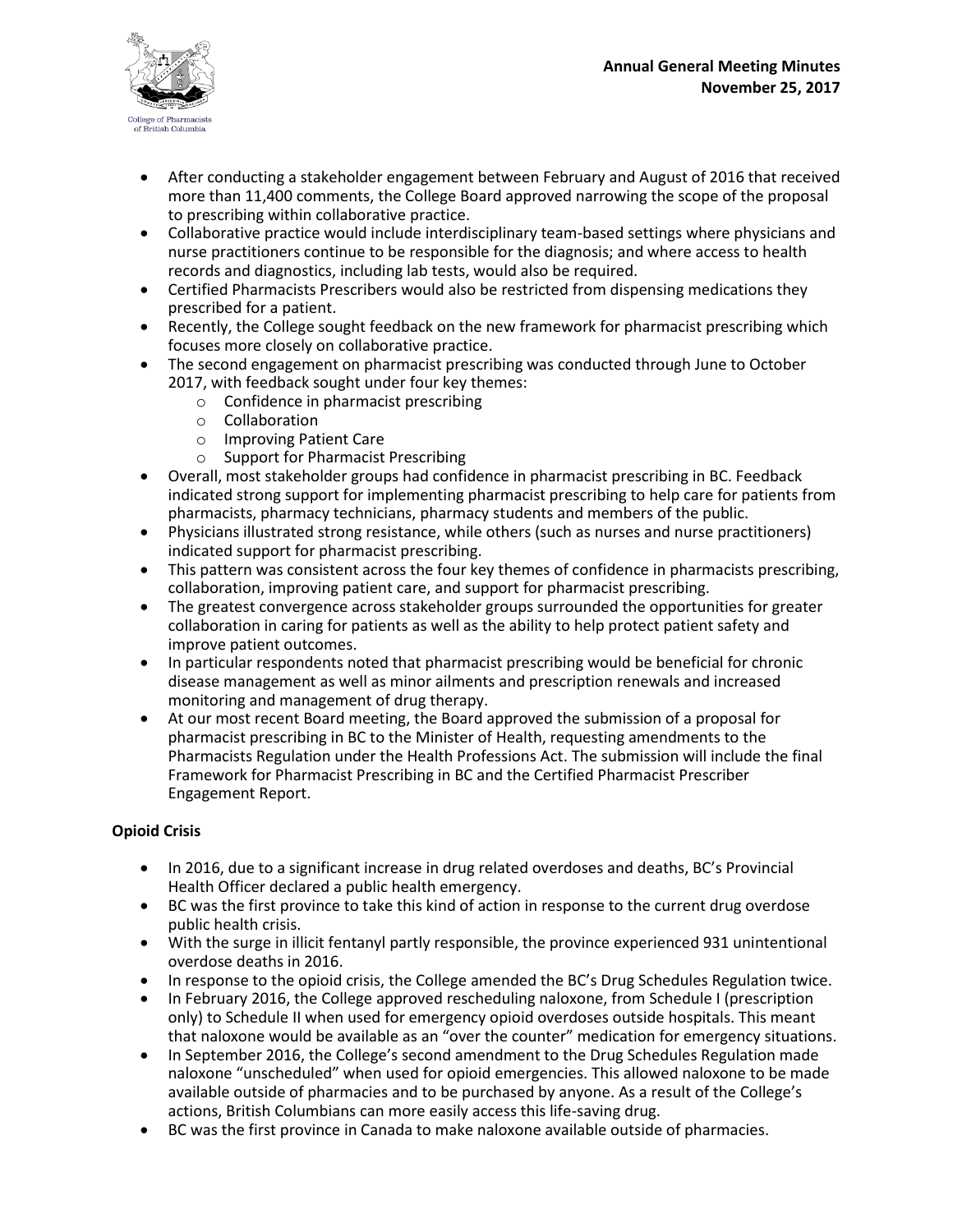

# **PODSA**

- In May 2016, the Provincial Government approved amendments to the Pharmacy Operations and Drug Scheduling Act.
- These changes permit the College to know the identity of all pharmacy owners, determine their suitability for pharmacy ownership and to hold them accountable for providing safe and effective care by ensuring their pharmacies are compliant with legislative requirements for pharmacies in BC.
- At its most recent meeting, the oard approve amendments to the Pharmacy Operations and Drug Scheduling Act (PODSA) Bylaws regarding pharmacy ownership and consequential amendments to the previously filed telepharmacy bylaws for filing with the Ministry of Health.
- The new requirements are planned to come into effect in early 2018.

## **Compounding**

- The National Association of Pharmacy Regulatory Authorities (NAPRA) has been working to develop a series of new model standards for pharmacy compounding.
- So far, two documents have been released on hazardous and non-hazardous sterile preparations with the third, focused on non-sterile preparations, expected later in 2017. These standards are being implemented across Canada.
- The College has set out a four-year implementation plan for pharmacies and pharmacy professionals to adopt the new model standards for pharmacy compounding recently released by the National Association of Pharmacy Regulatory Authorities (NAPRA).
- Those who compound sterile preparations will want to follow the four-year phased approach to ensure they meet the all the requirements by May 2021, when the new bylaws come into effect.
- In order to inform the College's approach to implementing the new standards, we sought input from pharmacy professionals and developed a Gap Identification Tool to assess the gaps between NAPRA's new model standards and current pharmacy practice.

## **Growth**

- (Numbers reflect the data in the College's Annual Report 2016/17)
- Overall
	- $\circ$  As I mentioned, the number of pharmacies and pharmacy professionals continues to increase.
	- $\circ$  We registered nearly 400 new pharmacists, 110 new pharmacy technicians, and over 50 new pharmacies.
	- $\circ$  We also have over 4800 pharmacists and 4<sup>th</sup> year pharmacy students authorized to administer injections.
	- o TOTAL: 1312 community pharmacies and 69 hospital pharmacies
- Registered Pharmacists
	- o Total Active: 5,853
- Pharmacy Technicians
	- o 1416 pharmacy technicians were registered

# **Closing remarks**

- I look forward to working together with registrants and the Board in the year ahead. Please continue to share your ideas and feedback with us.
- It is an honour and a privilege to serve as Registrar of the College.